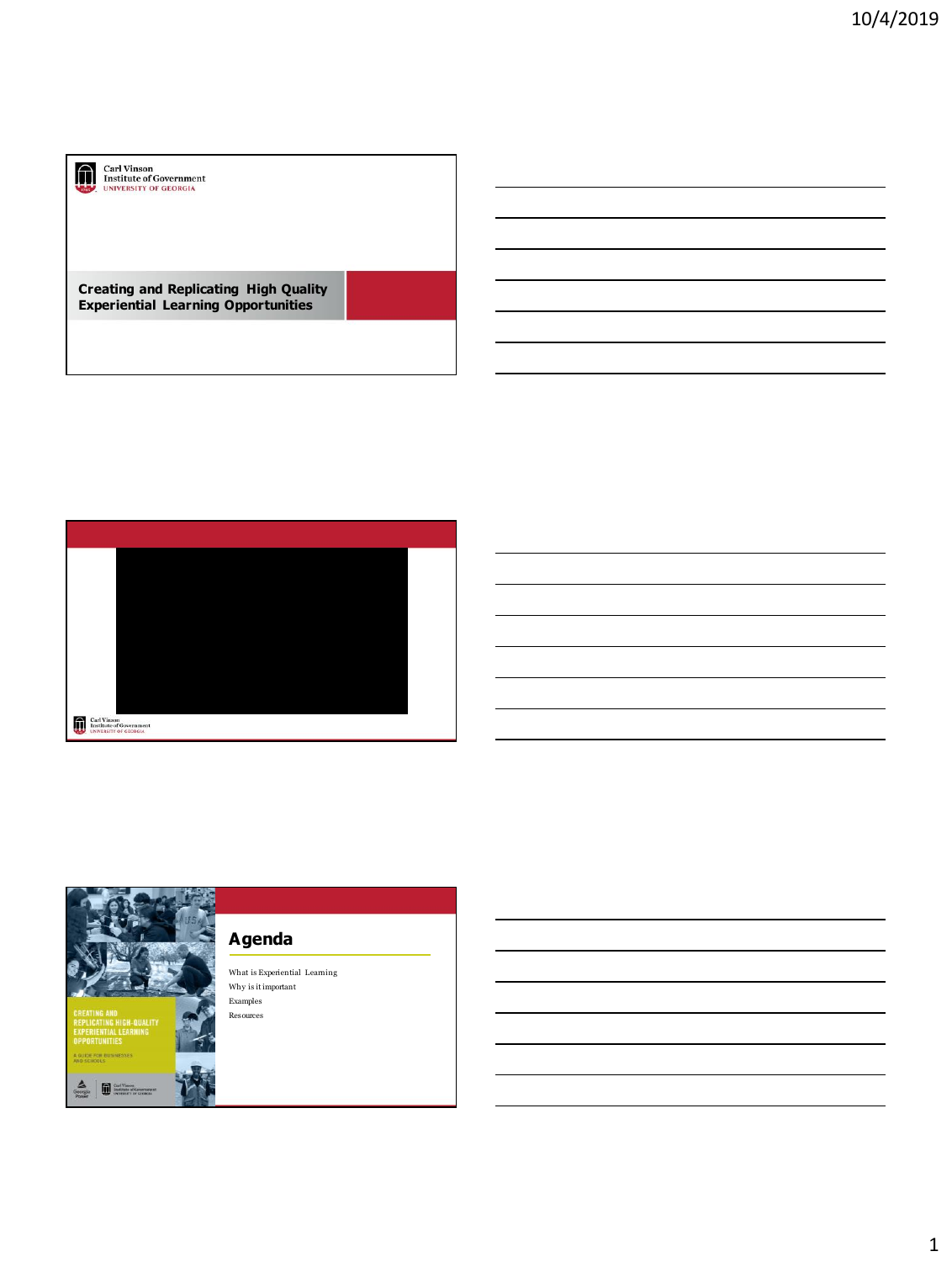| <b>EXPERIENCES</b><br>Shydants taarn atout with<br>through hands on experiences.                                                 |                                                  | ENTREPRENEURSHIP<br>Students Team about                                                                       | WORK-BASED LEARNING<br>Shaterits work at<br>local employers (e.g.)<br>internships, paid<br>positions) to gain.<br>prolovability skills and<br>industry exposure. May or<br>may not be tied to their<br>program of study. | PRE-APPRENTICESHIP<br>6 estomo ambiento                                                                                                   |
|----------------------------------------------------------------------------------------------------------------------------------|--------------------------------------------------|---------------------------------------------------------------------------------------------------------------|--------------------------------------------------------------------------------------------------------------------------------------------------------------------------------------------------------------------------|-------------------------------------------------------------------------------------------------------------------------------------------|
| SCHOOL-RELATED<br>Career and technical<br>student presentantions.<br>virtual reality.<br>simulations, project-<br>breed learning | AT BUSINESS<br>Workplace tours.<br>ich shadowing | work and commerce<br>through small<br>business creation,<br>compatitions,<br>and school-based<br>enterprises. |                                                                                                                                                                                                                          | ormal program that<br>tegrates academi<br>bited beis sminist<br>work. This is typically<br>focused on training for<br>specific occupation |
| LEARNING ABOUT WORK                                                                                                              |                                                  | <b>LEARNING TO WORK</b>                                                                                       |                                                                                                                                                                                                                          | <b>LEARNING AT WORK</b>                                                                                                                   |
|                                                                                                                                  |                                                  |                                                                                                               |                                                                                                                                                                                                                          | <b>MENTORING</b>                                                                                                                          |

## **Experiential Learning Has Positive Effects on Students**  Less likely to drop out and more likely to graduate from high school. Miss fewer days of school. More confidence in their ability to pursue higher education. Higher level of engagement with potential career pathways. Slightly higher grade point ave At-risk students are more likely to establish postsecondary education plans if they are involved in experiential learning Carl Vinson<br>Institute of Go



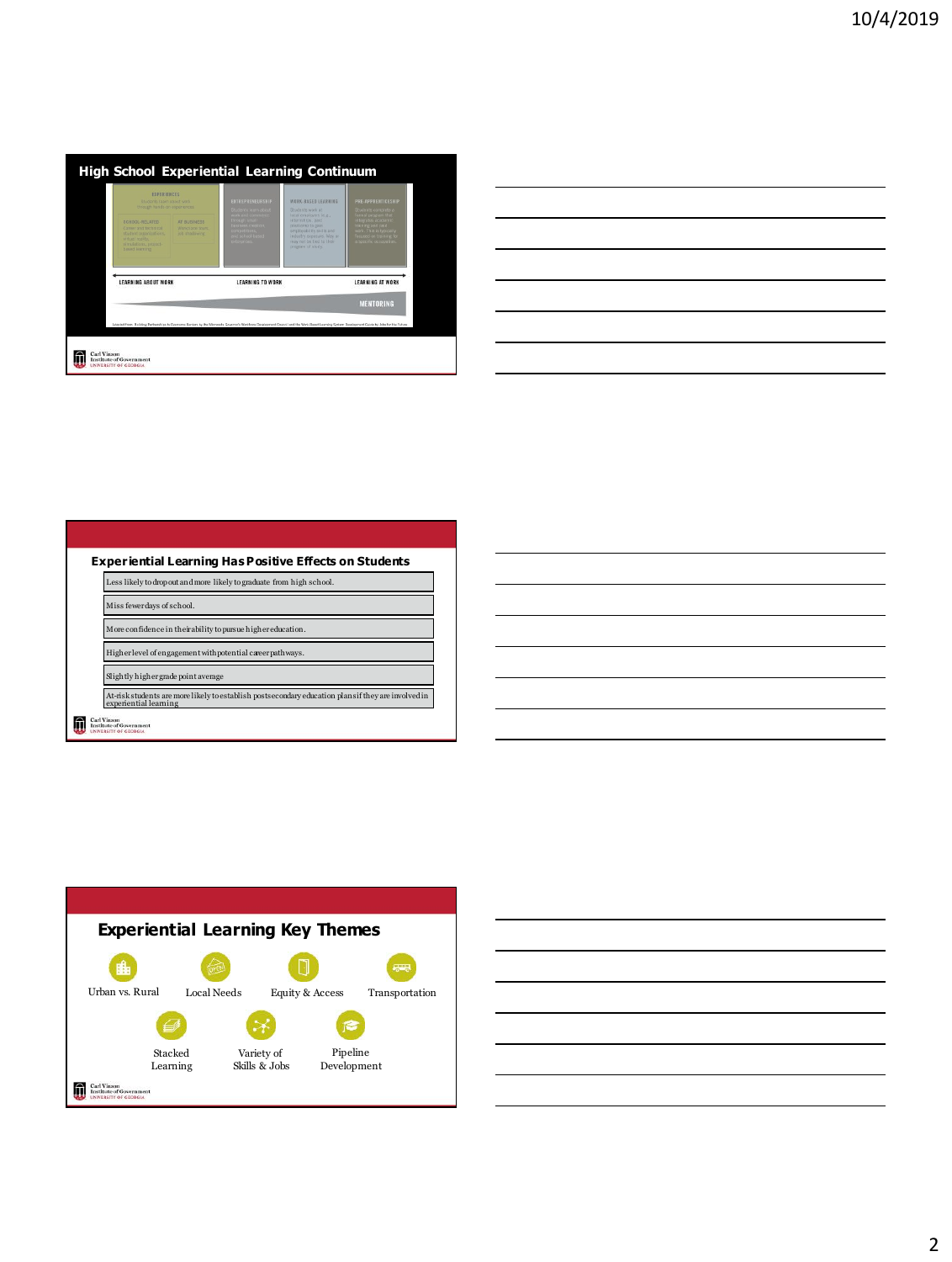



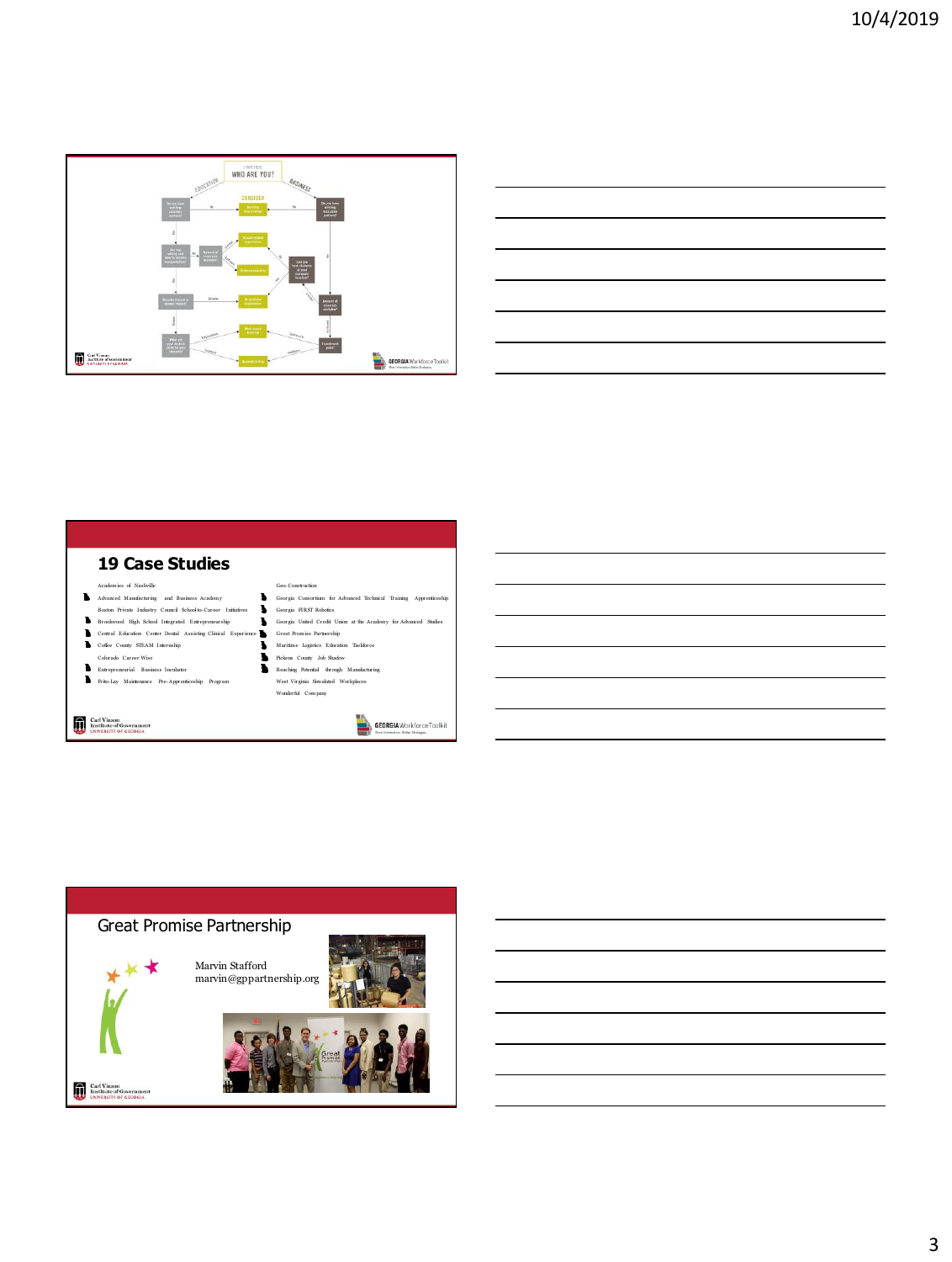